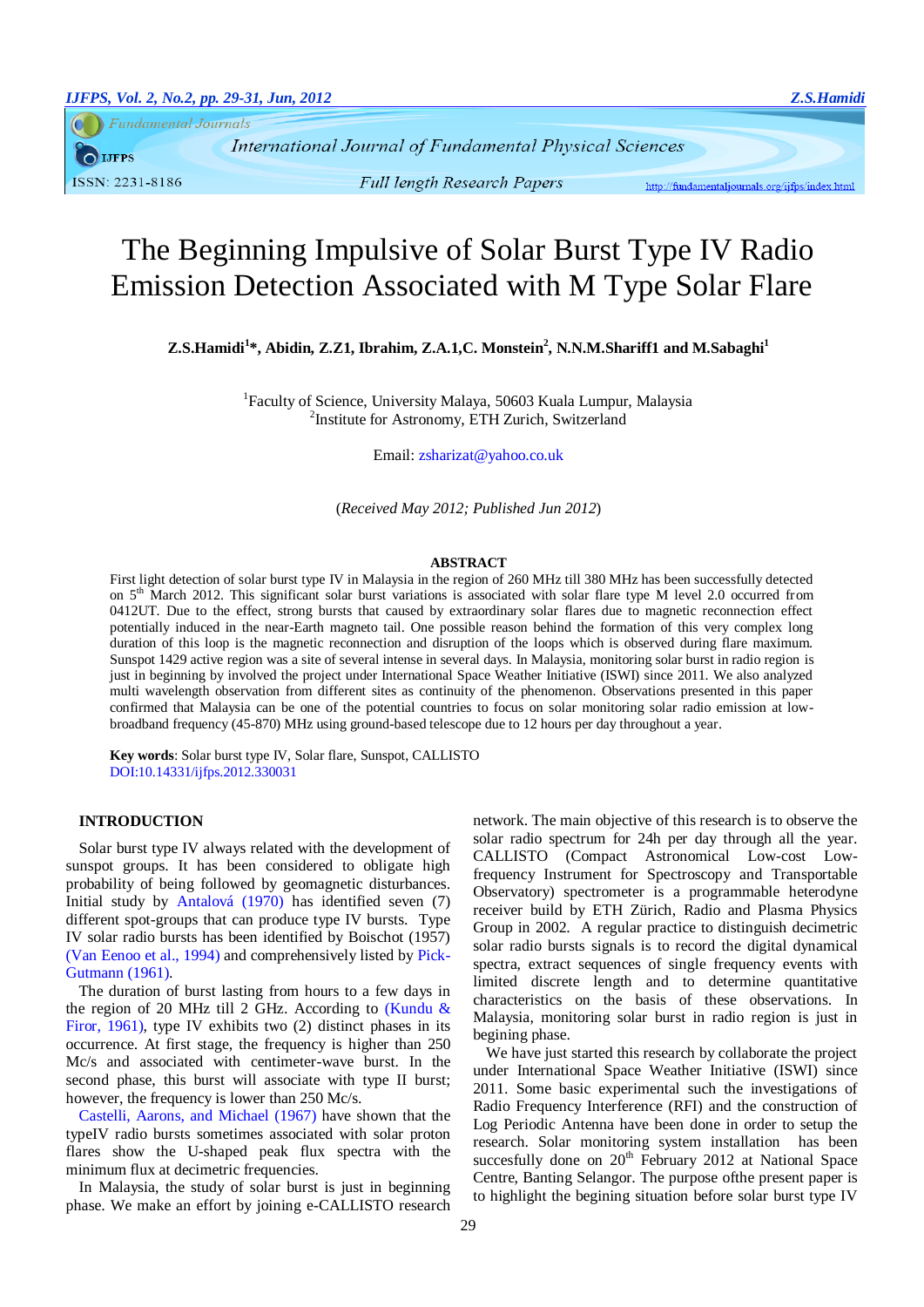succesfully detected at our site and comparing the result with X-ray observation at the same phase and time.

# **SYSTEM CONFIGURATION AND OBSERVATIONS**

CALLISTO spectrometer is a programmable heterodyne receiver has been setup at National Space Centre, Selangor located (3.0833°N 101.5333°E) on 22nd February 2012 is a valuable new tool for monitoring solar activity and for space weather research. The main observation system consists of a log periodic dipole antenna, CALLISTO spectrometer and a PC connected to the internet. With minimum Radio Frequency Interference noise level, average – (85-100) dBm, this site is one of the radio quiet zone candidate sites in Malaysia. Experimental setup designed to observe solar flares in 24hours monitoring which have been distributed to 19 sites so far.

In principle, e-Callisto receiver uses a microprocessor controlled television tuner, logarithmic detector and other integrated circuit components. This receiver has provisions for controlling focal plane unit located at the antenna that can include a low noise amplifier (LNA), antenna polarization switching, noise calibration source and associated coaxial switches. It observes automatically and their data is collected every day via internet and stored in a central data base. All data are stored with a scale factor and an offset applied so that the measured ADC digits range fits into the byte data range (0-255).

Schematic diagram of CALLISTO system is illustrated in Figure 1. The data obtained from CALLISTO are FIT-files with up to 400 frequencies per sweep.



**Figure 1.** Schematic diagram of CALLISTO system

Practically, we used a Log Periodic Dipole Antenna (LPDA) could cover the range of frequency from 45 MHz till 870 MHz. However, in order to minimize the noise level, we focus only in the region of 260 MHz till 380 MHz specifically.

The distribution data radio flux density of burst versus frequency range of the spectral peak and intensity level has been collected daily within 12 hours starting from 7.30 am till 7.30 pm. This basic data for each burst consists of 15

minutes of dynamic spectrum with 0.25 second time resolution.

# **PRELIMINARY RESULTS AND DISCUSSION**

Series of experimental data have been collected during the first observation on solar burst type IV. This first light curve associated with type M 2.0 solar flare on 5th March 2012 also successfully detected at National Space Centre, Banting. Here we consider the range that almost free from interference from 240 MHz till 380 MHz, see Figure 2. Significant solar burst variations happened starting from 4.12 UT. Unfortunately, the continuous detailed data could not been taken due to the limitation of the period of observations.

Due to the effect, strong bursts that caused by extraordinary solar flares due to magnetic reconnection effect potentially induced in the near-Earth magneto tail. The tenuous plasma in that region is then accelerated down magnetic field lines into the Polar Regions, striking Earth's atmosphere and exciting nitrogen and oxygen atoms as well as other atoms present in our atmosphere.

Time variations in the emission may due to the changes in the electron density. However, these variations mainly proceed slowly. It is due to the change in the local ionization temperatures. The bursts were selected by their appearance which was made simultaneously with digital recording. One possible reason behind the formation of this very complex long duration of this loop is the magnetic reconnection and disruption of the loops which is observed during flare maximum.



**Figure 2.** The beginning phase of solar burst type IV

As for the solar data, we compare our rough data to the real time data obtained from NOAA Space Weather Prediction Center. During each event, Sunspot 1429 active region was a site of several intense in several days. There are also others active region 1423, 1428, 1430 respectively as in Figure 3. Below is a result of solar parameter on that day.

This latest solar flare is the second X-class sun storm of 2012 that has successfully detected. The first event occurred on Jan. 27 and classified as an X1.7 on the space weather scale.